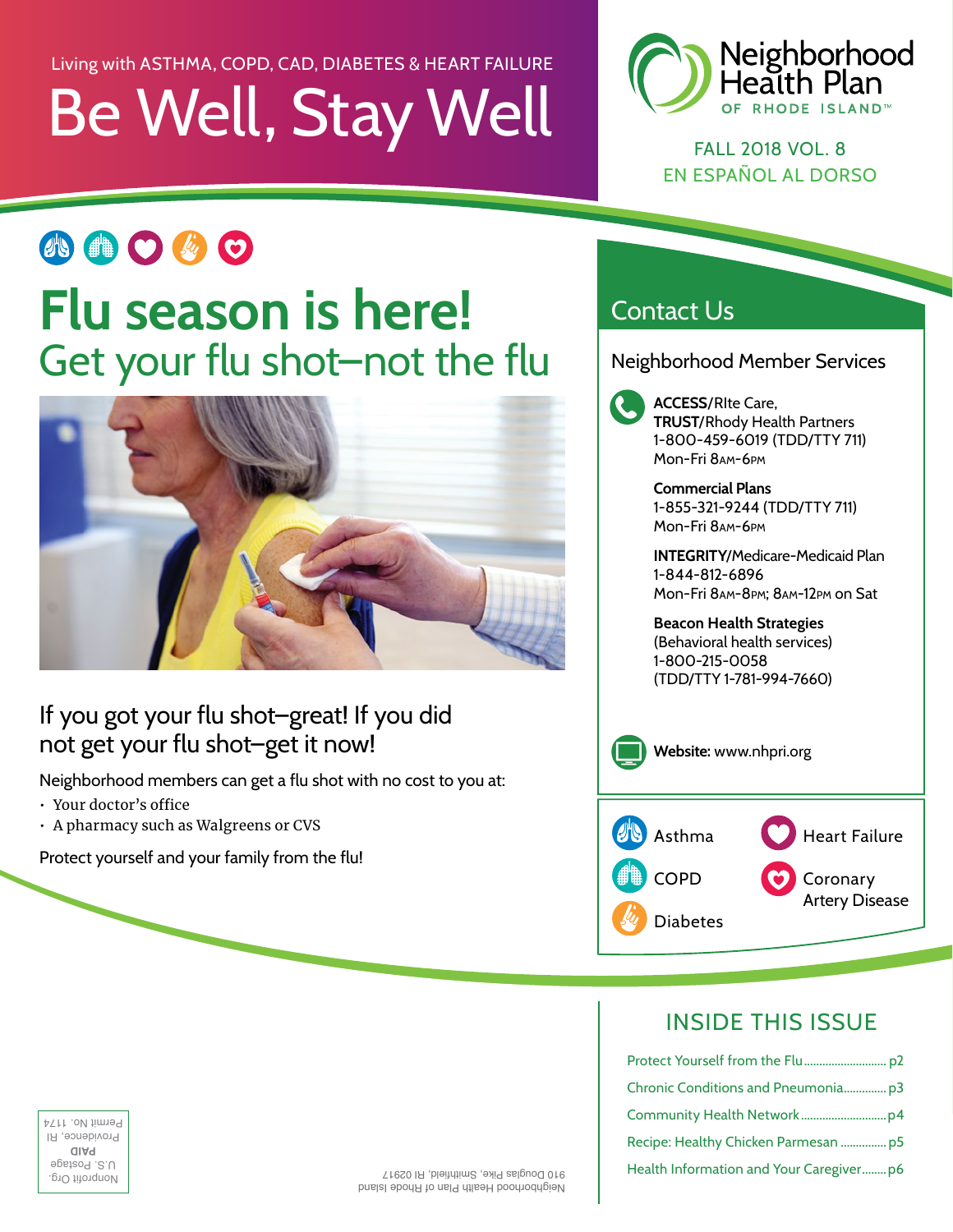

## 小曲〇必〇 Protect Yourself From the Flu

The flu is also called Influenza. It is an infection of the nose, throat and lungs. The flu is more serious than a cold and can make people very sick.

The best way to prevent the flu is by getting your flu shot every year. Getting a flu shot is the most important step in protecting you against flu viruses. Flu shots do not contain the live flu virus. Flu shots will not cause you to get the flu.

The flu can be more dangerous for people with chronic conditions like:

- Asthma
- Diabetes
- Heart failure
- Chronic Obstructive Pulmonary Disease (COPD)

Call your doctor if you have a chronic condition and have not had your flu shot.

## 小曲〇必〇

## Action Plans Can Help You Reach Your Goal

#### Have you ever had a health goal that you felt was too hard to reach?

Making small steps can help you reach a bigger goal. Making an action plan with your provider can help you to identify small steps you can take.

Action plans:

- Should be about something you want to do.
- Should be realistic.
- Should be about a specific behavior

#### Steps for an action plan:

- What are you going to do?
- How much will you do?
- When will you do it?
- How many days a week will you do it?

#### Ask yourself how sure you are that you will do it and choose a number between 0 and 10:

- 0 is not sure at all that you can do it.
- 10 is being completely sure you can do it.
- If your answer is 7 or higher this is probably a realistic plan.
- If your number is less the 7 you should look at your plan again. Ask yourself what you could change on your plan to bring your number to a 7 or more.

Once you make a plan you are happy with:

- Write it down and put it someplace where you will see it every day.
- Keep track of how you are doing.
- Write down any problems you are having.

Bring your action plan to your next provider visit. Review your plan with your provider.

Go to Page 3 to see what an action plan looks like.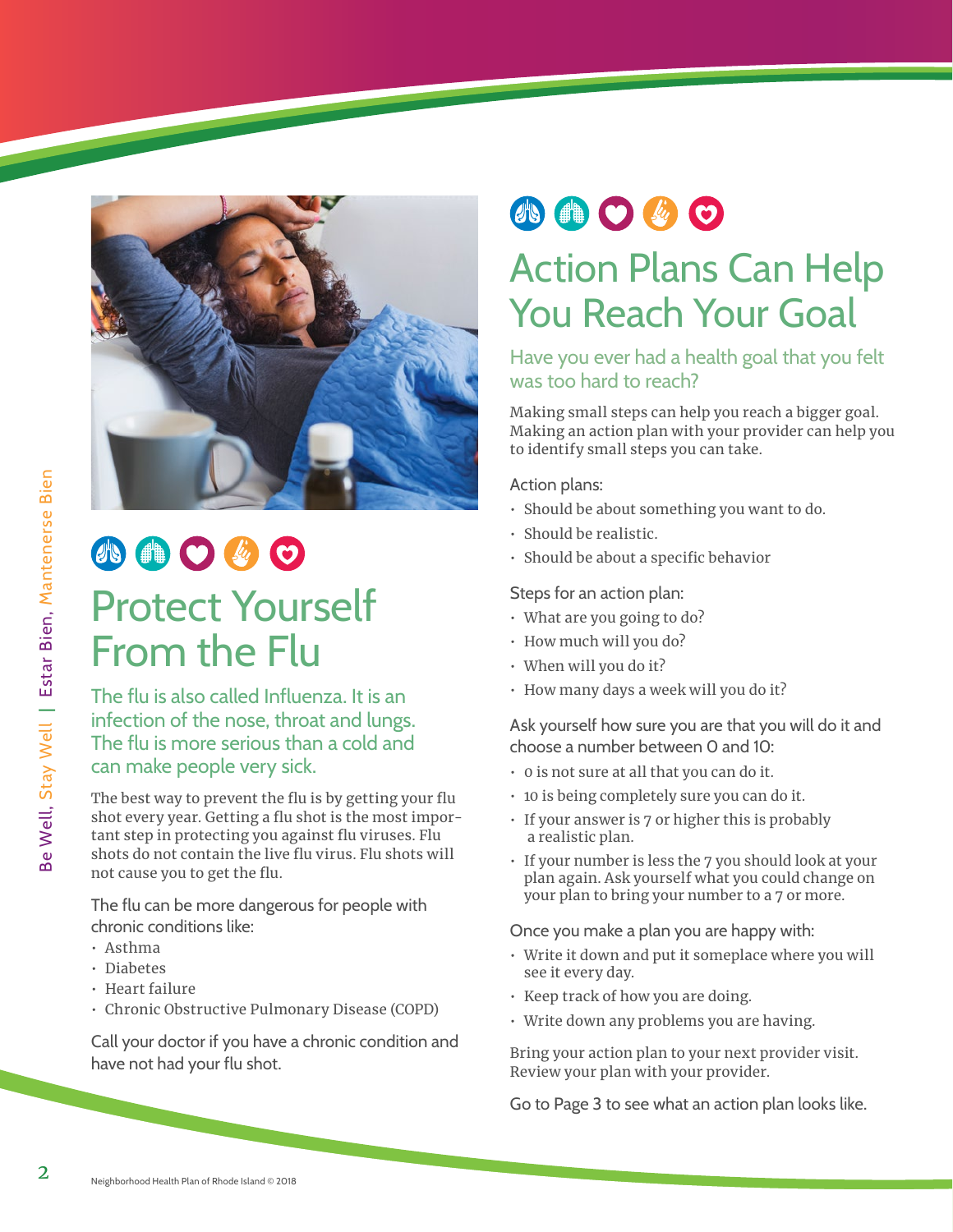## **AOOOO**

## Chronic Conditions and Pneumonia

When you have a chronic condition you are at higher risk of getting pneumonia.

There is a shot to help lower your chance of getting pneumonia. The shot is called a pneumococcal vaccine. This shot is needed every five years.

Call your provider to see if you have had the pneumococcal (pneumonia) shot within the last five years and when you need it next.

## **AOOOO**

## Neighborhood's Member Advocate is Here to Help

Neighborhood has a Member Advocate to help our members with problems.

These are some of the things our Member Advocate may be able to help with:

- If you have lost your insurance. Especially if you are getting treatment for a serious medical problem or need your medication.
- Hear your concerns and experiences when trying to get health care services.
- Make sure you get the services you need.
- Neighborhood's appeals process.

For more information or if you need help with a problem, call Neighborhood's Member Advocate at 1-401-427-7658. (TTY 711).

### **EXAMPLE** Action Plan

### What do you want to do?

#### Goal: Lose weight

- 1. What are you going to do? • Walk around the block
- 2. How much will you do?
- Two times around the block
- 3. When will you do it?
	- Before dinner
- 4. How many days a week will you do it? • 3 days a week
	- (Monday, Wednesday and Friday)

#### How sure do you feel that you will do it?

- 0 is not sure at all that you can do it.
- 10 is being completely sure you can do it.

#### You say 5: What could you do to make this a 7?

Walk around the block one time a day instead of two.

Now how sure do you feel that you will do it?

#### You say 7. Great–start your action plan.

Bring your action plan with you to your provider visit.

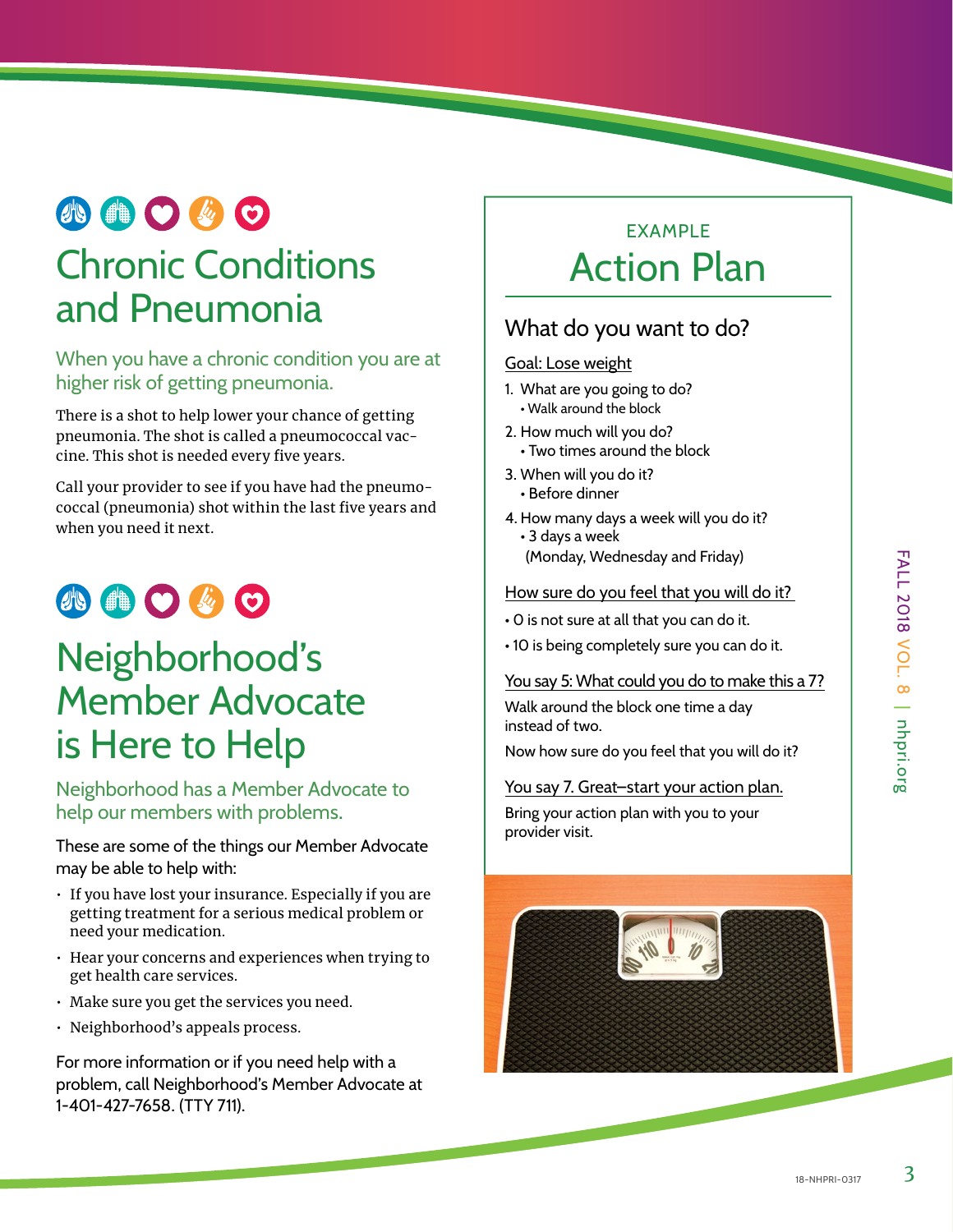# 小曲〇を〇 Chronic Conditions

# Can Be Hard to Live With

When you have a chronic condition you often have to make many changes in your life. These changes can be difficult. This can cause you to feel sad.

Everyone feels sad sometime in their life. Depression is different.

#### Depression can:

- Make you feel down or sad for days at a time.
- Affect your ability to do your normal daily activities.
- Prevent you from enjoying the things that you used to enjoy.
- Make it hard to just get through the day.

People who have a chronic condition are more likely to have depression. If you think you have depression, ask yourself these two questions.

During the past month have you:

- Had little interest or pleasure in doing the things you usually enjoy
- Felt down, depressed or hopeless

If you answered yes to one or both of these questions you may have a problem with depression.

For more information or to get help call your provider or call Beacon Health Options (Beacon). Beacon is Neighborhood's behavioral health provider and they are here to help.

You can call Beacon Health Options at 1-800-215-0058. (TTY 711).

# 小曲〇少〇

**Community** Health Network is Here to Help



### Community Health Network offers chronic disease self-management workshops.

These workshops are available to:

- Adults 18 years old and older who have a chronic condition such as asthma, Chronic Obstructive Pulmonary Disease (COPD) or diabetes.
- People care for someone with a chronic condition.

These programs can help you:

- Manage your symptoms
- Manage your medications
- Talk with your medical providers
- Reduce stress
- Eat well and exercise
- Set goals to improve your health and lifestyle

These workshops will give you the tools to take control of your health.

For more information call [401-432-7217,](tel:401-432-7217) (TTY 711).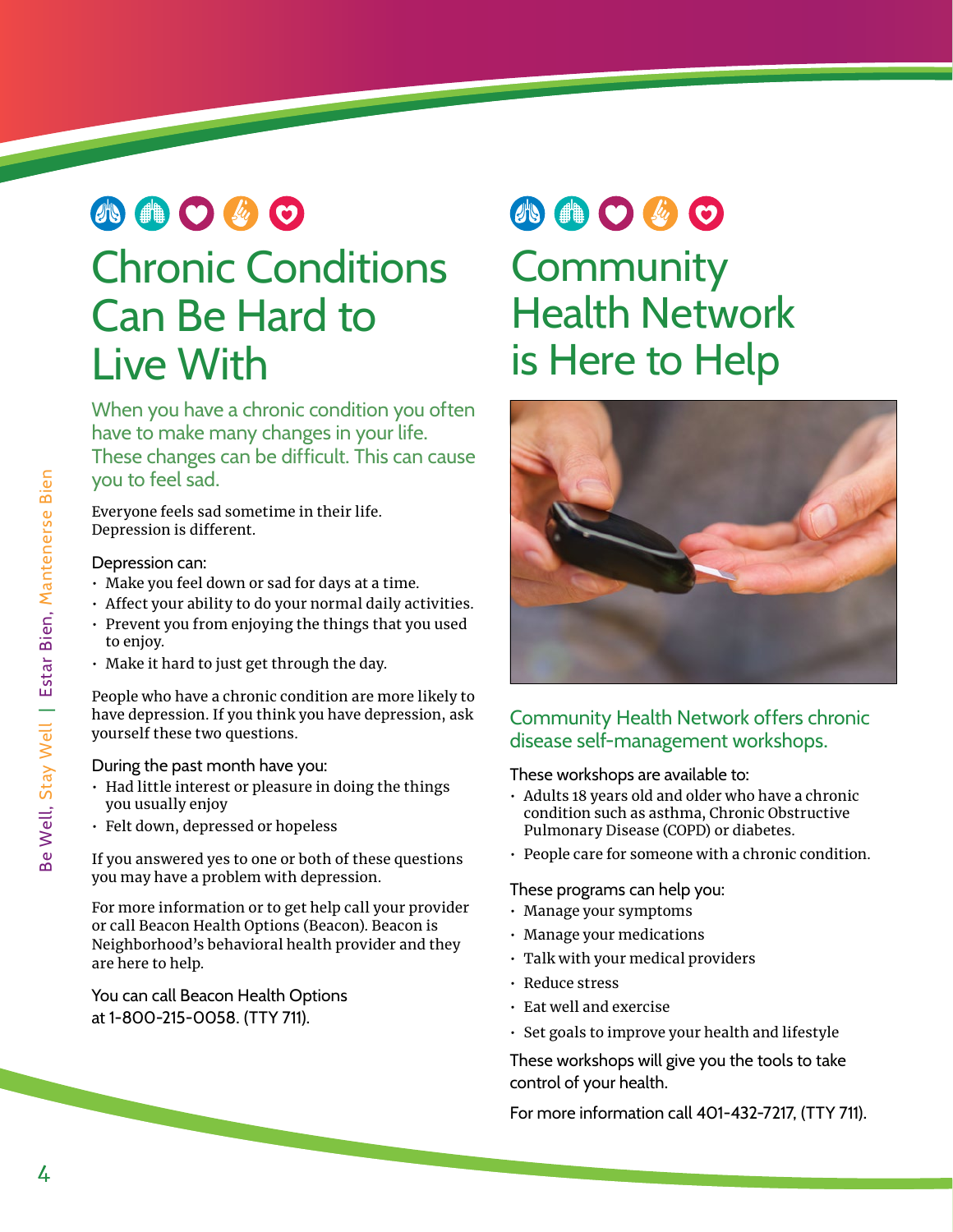小曲〇必〇

Breaded Chicken Parmesan



#### Introduction

The same great taste of the Italian favorite, but with fewer calories and less fat! Minutes to Prepare: **10** Minutes to Cook: **20** Number of Servings: **2**

#### Ingredients

12 ounces white meat chicken (one double breast)

1 tbsp grated Parmesan cheese

1/4 cup Italian-style bread crumbs

1 tsp garlic powder

1 tbsp onions, dried

Crushed red peppers if desired

1 -2 tbsp olive oil

#### **Directions**

Cut the chicken breast horizontally (filet it) so you will end up with two thin pieces.

Rub each piece with olive oil. Mix dry ingredients together and pat each piece with the crumb mixture until well covered. Bake at 375°F for about 20 minutes.

Recipe source: *<https://recipes.sparkpeople.com/>*

## 小曲〇岁〇 Take Good Care of Yourself

When you take care of yourself you also help your chronic condition. There are things you can do every day to take care of yourself.

Taking care of yourself can help prevent your chronic condition from getting worse. It can also help you manage your symptoms.

Managing your chronic condition can be hard, even when you know what to do. It is even harder if you are not sure what to do or how to do it.

Talk to your provider if you:

- Do not understand what you need to do to manage your condition.
- Do not have the things you need to manage your condition.
- Do not feel you are able to do the things you need to do, even when you know how.
- Do not believe you need to do the things your provider recommended.
- Have religious or cultural reasons why you do not want to do the things your provider recommends.

It is very important to talk to your provider honestly about these things. There may be other things you can do to help.

Talk to your provider about how to take good care of yourself.